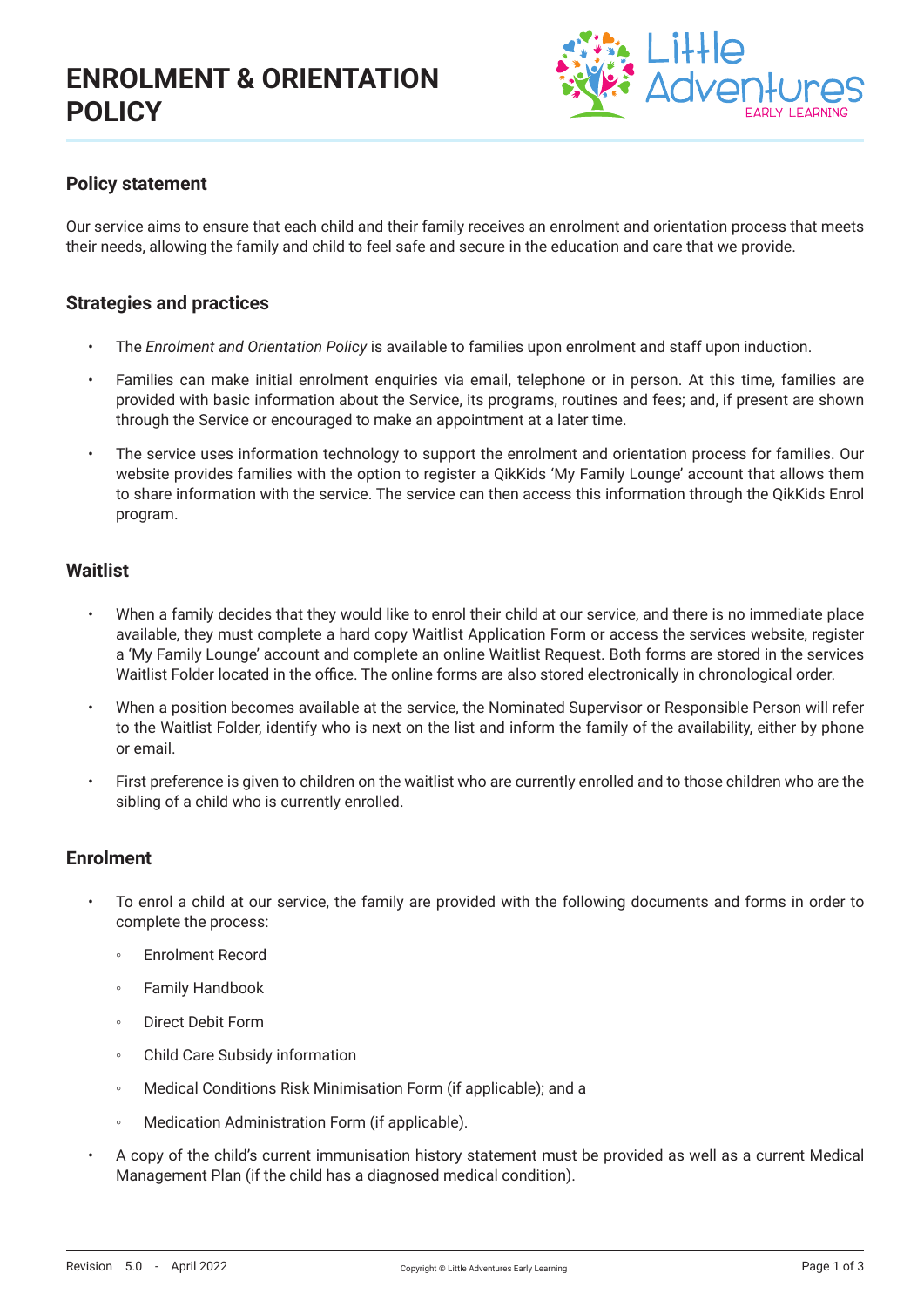# **ENROLMENT & ORIENTATION POLICY**



- If the family prefers, they can complete the Enrolment Record through their My Family Lounge account which enables them to upload the Direct Debit Form, Immunisation History Statement and Medical Management Plan, which all then gets submitted to the service.
- Once all forms have been completed, either electronically or in hard copy and returned to the service, the family will be offered a position at the service, including a proposed start date, which they must accept or decline within the specified time period.
- The service has a once off enrolment fee that is charged per child. Families can choose to pay this fee up front or have it deducted with the first fee deduction. This will be confirmed with the Nominated Supervisor or Responsible Person before the child commences.
- Families accounts are required to be two weeks in advance at all times (a bond). Depending on the payment cycle the family chooses, the first fee deduction will include three or four weeks' fees. The current week/ fortnight that they are attending and two weeks' fees in advance. Families can then opt to pay either weekly, fortnightly or monthly and they must specify the day of the week for the deductions to occur.

# **Orientation**

- Once the offer has been accepted and the start date agreed upon, the family will be contacted to arrange an orientation visit to the service with their child. A minimum of one to two visits is recommended, however the number of visits required is dependent on the needs of the child and their family.
- The orientation process allows families to familiarise themselves with the environment, staff and routines of the service. Parents must always stay with their child during these visits.
- Families are provided with an enrolment pack during their orientation visit. The enrolment pack is a calico bag that includes the following:
	- Family Handbook
	- Hat
	- Drink bottle
	- Sustainable Wet Bag; and
	- A variety of pamphlets and information that is relevant to the operations of the service, our philosophy and policies and procedures.

#### **Re-enrolment**

• At the end of each year, families are required to complete a Re-enrolment Record for the following year. This must be completed before the child can recommence care.

## **Termination of enrolment**

- Two weeks' notice must be given by parents when they are planning on withdrawing their child from the service. This must be completed in writing.
- Children must be physically present at the service on their last day of care. If not, the Child Care Subsidy will not be paid to the service. The family will then be charged the full fee rate for each day, dating back to when the child was last physically present at the service. This is called Cessation of Care and is a Government requirement not a service specific policy position.